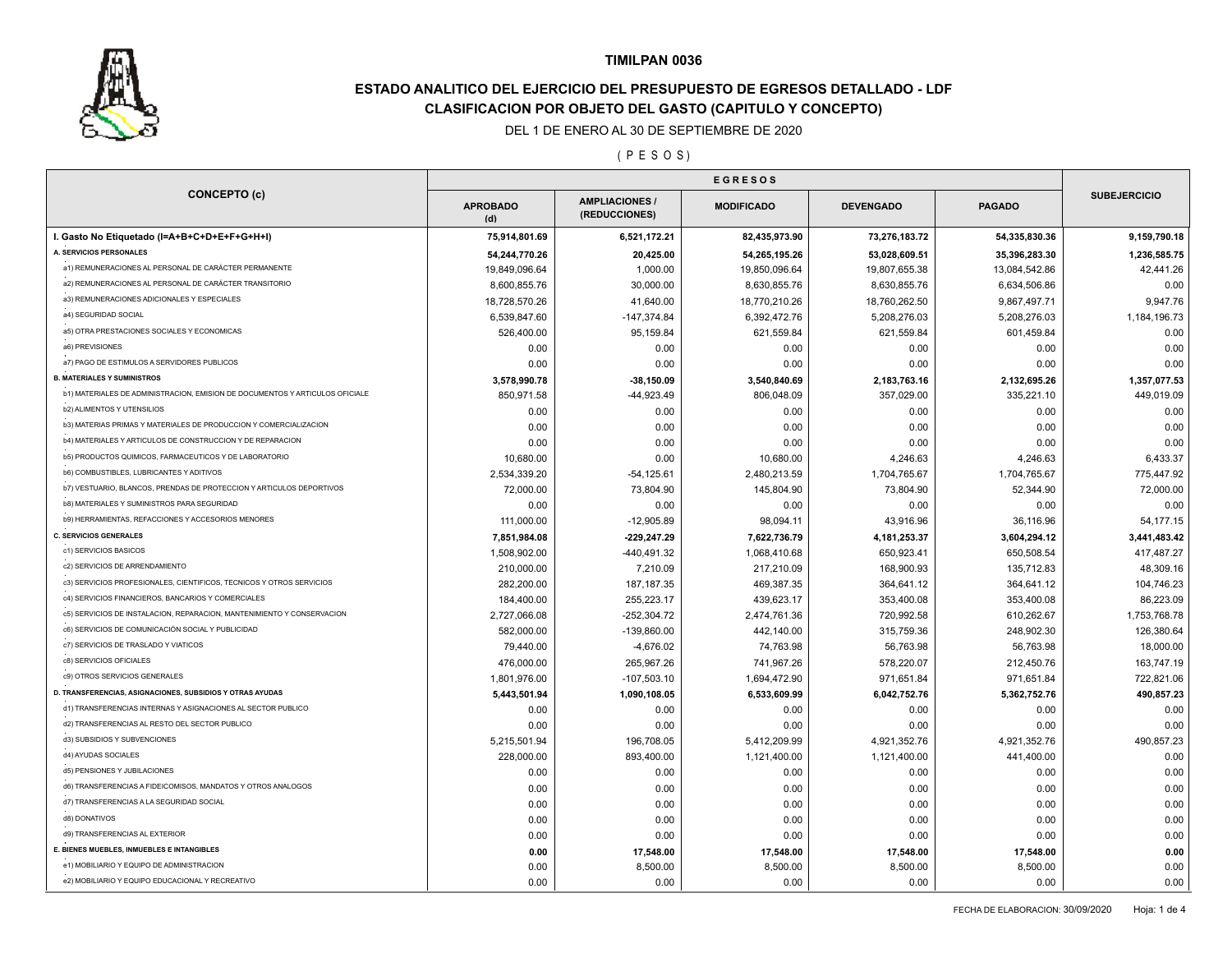

# **ESTADO ANALITICO DEL EJERCICIO DEL PRESUPUESTO DE EGRESOS DETALLADO - LDF CLASIFICACION POR OBJETO DEL GASTO (CAPITULO Y CONCEPTO)**

## DEL 1 DE ENERO AL 30 DE SEPTIEMBRE DE 2020

#### ( P E S O S )

|                                                                                                                | <b>EGRESOS</b>         |                                      |                   |                  |               |                     |  |
|----------------------------------------------------------------------------------------------------------------|------------------------|--------------------------------------|-------------------|------------------|---------------|---------------------|--|
| <b>CONCEPTO (c)</b>                                                                                            | <b>APROBADO</b><br>(d) | <b>AMPLIACIONES</b><br>(REDUCCIONES) | <b>MODIFICADO</b> | <b>DEVENGADO</b> | <b>PAGADO</b> | <b>SUBEJERCICIO</b> |  |
| e3) EQUIPO E INSTRUMENTAL MEDICO Y DE LABORATORIO                                                              | 0.00                   | 0.00                                 | 0.00              | 0.00             | 0.00          | 0.00                |  |
| e4) VEHICULOS Y EQUIPO DE TRANSPORTE                                                                           | 0.00                   | 0.00                                 | 0.00              | 0.00             | 0.00          | 0.00                |  |
| e5) EQUIPO DE DEFENSA Y SEGURIDAD                                                                              | 0.00                   | 0.00                                 | 0.00              | 0.00             | 0.00          | 0.00                |  |
| e6) MAQUINARIA, OTROS EQUIPOS Y HERRAMIENTAS                                                                   | 0.00                   | 9,048.00                             | 9,048.00          | 9,048.00         | 9,048.00      | 0.00                |  |
| e7) ACTIVOS BIOLOGICOS                                                                                         | 0.00                   | 0.00                                 | 0.00              | 0.00             | 0.00          | 0.00                |  |
| e8) BIENES INMUEBLES                                                                                           | 0.00                   | 0.00                                 | 0.00              | 0.00             | 0.00          | 0.00                |  |
| e9) ACTIVOS INTANGIBLES                                                                                        | 0.00                   | 0.00                                 | 0.00              | 0.00             | 0.00          | 0.00                |  |
| F. INVERSION PUBLICA                                                                                           | 3,060,647.82           | 1,914,568.26                         | 4,975,216.08      | 2,621,879.48     | 2,621,879.48  | 2,353,336.60        |  |
| f1) OBRA PUBLICA EN BIENES DE DOMINIO PUBLICO                                                                  | 3,060,647.82           | 1,914,568.26                         | 4,975,216.08      | 2,621,879.48     | 2,621,879.48  | 2,353,336.60        |  |
| f2) OBRA PUBLICA EN BIENES PROPIOS                                                                             | 0.00                   | 0.00                                 | 0.00              | 0.00             | 0.00          | 0.00                |  |
| f3) PROYECTOS PRODUCTIVOS Y ACCIONES DE FOMENTO                                                                | 0.00                   | 0.00                                 | 0.00              | 0.00             | 0.00          | 0.00                |  |
| <b>G. INVERSIONES FINANCIERAS Y OTRAS PROVISIONES</b>                                                          | 0.00                   | 0.00                                 | 0.00              | 0.00             | 0.00          | 0.00                |  |
| g1) INVERSIONES PARA EL FOMENTO DE ACTIVIDADES PRODUCTIVAS                                                     | 0.00                   | 0.00                                 | 0.00              | 0.00             | 0.00          | 0.00                |  |
| g2) ACCIONES Y PARTICIPACIONES DE CAPITAL                                                                      | 0.00                   | 0.00                                 | 0.00              | 0.00             | 0.00          | 0.00                |  |
| g3) COMPRA DE TITULOS Y VALORES                                                                                | 0.00                   | 0.00                                 | 0.00              | 0.00             | 0.00          | 0.00                |  |
| g4) CONCESION DE PRESTAMOS                                                                                     | 0.00                   | 0.00                                 | 0.00              | 0.00             | 0.00          | 0.00                |  |
| g5) INVERSIONES EN FIDEICOMISOS, MANDATOS Y OTROS ANALOGOS<br>FIDEICOMISO DE DESASTRES NATURALES (INFORMATIVO) | 0.00                   | 0.00                                 | 0.00              | 0.00             | 0.00          | 0.00                |  |
| g6) OTRAS INVERSIONES FINANCIERAS                                                                              | 0.00                   | 0.00                                 | 0.00              | 0.00             | 0.00          | 0.00                |  |
| g7) PROVISIONES PARA CONTINGENCIAS Y OTRAS EROGACIONES ESPECIALES                                              | 0.00                   | 0.00                                 | 0.00              | 0.00             | 0.00          | 0.00                |  |
| H. PARTICIPACIONES Y APORTACIONES                                                                              | 0.00                   | 0.00                                 | 0.00              | 0.00             | 0.00          | 0.00                |  |
| h1) PARTICIPACIONES                                                                                            | 0.00                   | 0.00                                 | 0.00              | 0.00             | 0.00          | 0.00                |  |
| h2) APORTACIONES                                                                                               | 0.00                   | 0.00                                 | 0.00              | 0.00             | 0.00          | 0.00                |  |
| h3) CONVENIOS                                                                                                  | 0.00                   | 0.00                                 | 0.00              | 0.00             | 0.00          | 0.00                |  |
| I. DEUDA PUBLICA                                                                                               | 1,734,906.81           | 3,745,920.28                         | 5,480,827.09      | 5,200,377.44     | 5,200,377.44  | 280,449.65          |  |
| i1) AMORTIZACION DE LA DEUDA PUBLICA                                                                           | 0.00                   | 0.00                                 | 0.00              | 0.00             | 0.00          | 0.00                |  |
| i2) INTERESES DE LA DEUDA PUBLICA                                                                              | 0.00                   | 0.00                                 | 0.00              | 0.00             | 0.00          | 0.00                |  |
| i3) COMISIONES DE LA DEUDA PUBLICA                                                                             | 0.00                   | 0.00                                 | 0.00              | 0.00             | 0.00          | 0.00                |  |
| i4) GASTOS DE LA DEUDA PUBLICA                                                                                 | 0.00                   | 0.00                                 | 0.00              | 0.00             | 0.00          | 0.00                |  |
| i5) COSTO POR COBERTURAS                                                                                       | 0.00                   | 0.00                                 | 0.00              | 0.00             | 0.00          | 0.00                |  |
| i6) APOYOS FINANCIEROS                                                                                         | 0.00                   | 0.00                                 | 0.00              | 0.00             | 0.00          | 0.00                |  |
| i7) ADEUDOS DE EJERCICIOS FISCALES ANTERIORES (ADEFAS)                                                         | 1,734,906.81           | 3,745,920.28                         | 5,480,827.09      | 5,200,377.44     | 5,200,377.44  | 280,449.65          |  |
| II. Gasto Etiquetado (II=A+B+C+D+E+F+G+H+I)                                                                    | 100,243,454.96         | $-6,521,172.21$                      | 93,722,282.75     | 21,099,404.08    | 18,159,113.04 | 72,622,878.67       |  |
| A. SERVICIOS PERSONALES                                                                                        | 4,418,742.54           | 0.00                                 | 4,418,742.54      | 4,418,742.54     | 3,517,945.02  | 0.00                |  |
| a1) REMUNERACIONES AL PERSONAL DE CARÁCTER PERMANENTE                                                          | 2,136,000.00           | 0.00                                 | 2,136,000.00      | 2,136,000.00     | 1,890,223.00  | 0.00                |  |
| a2) REMUNERACIONES AL PERSONAL DE CARÁCTER TRANSITORIO                                                         | 0.00                   | 0.00                                 | 0.00              | 0.00             | 0.00          | 0.00                |  |
| a3) REMUNERACIONES ADICIONALES Y ESPECIALES                                                                    | 2,282,742.54           | 0.00                                 | 2,282,742.54      | 2,282,742.54     | 1,627,722.02  | 0.00                |  |
| a4) SEGURIDAD SOCIAL                                                                                           | 0.00                   | 0.00                                 | 0.00              | 0.00             | 0.00          | 0.00                |  |
| a5) OTRA PRESTACIONES SOCIALES Y ECONOMICAS                                                                    | 0.00                   | 0.00                                 | 0.00              | 0.00             | 0.00          | 0.00                |  |
| a6) PREVISIONES                                                                                                | 0.00                   | 0.00                                 | 0.00              | 0.00             | 0.00          | 0.00                |  |
| a7) PAGO DE ESTIMULOS A SERVIDORES PUBLICOS                                                                    | 0.00                   | 0.00                                 | 0.00              | 0.00             | 0.00          | 0.00                |  |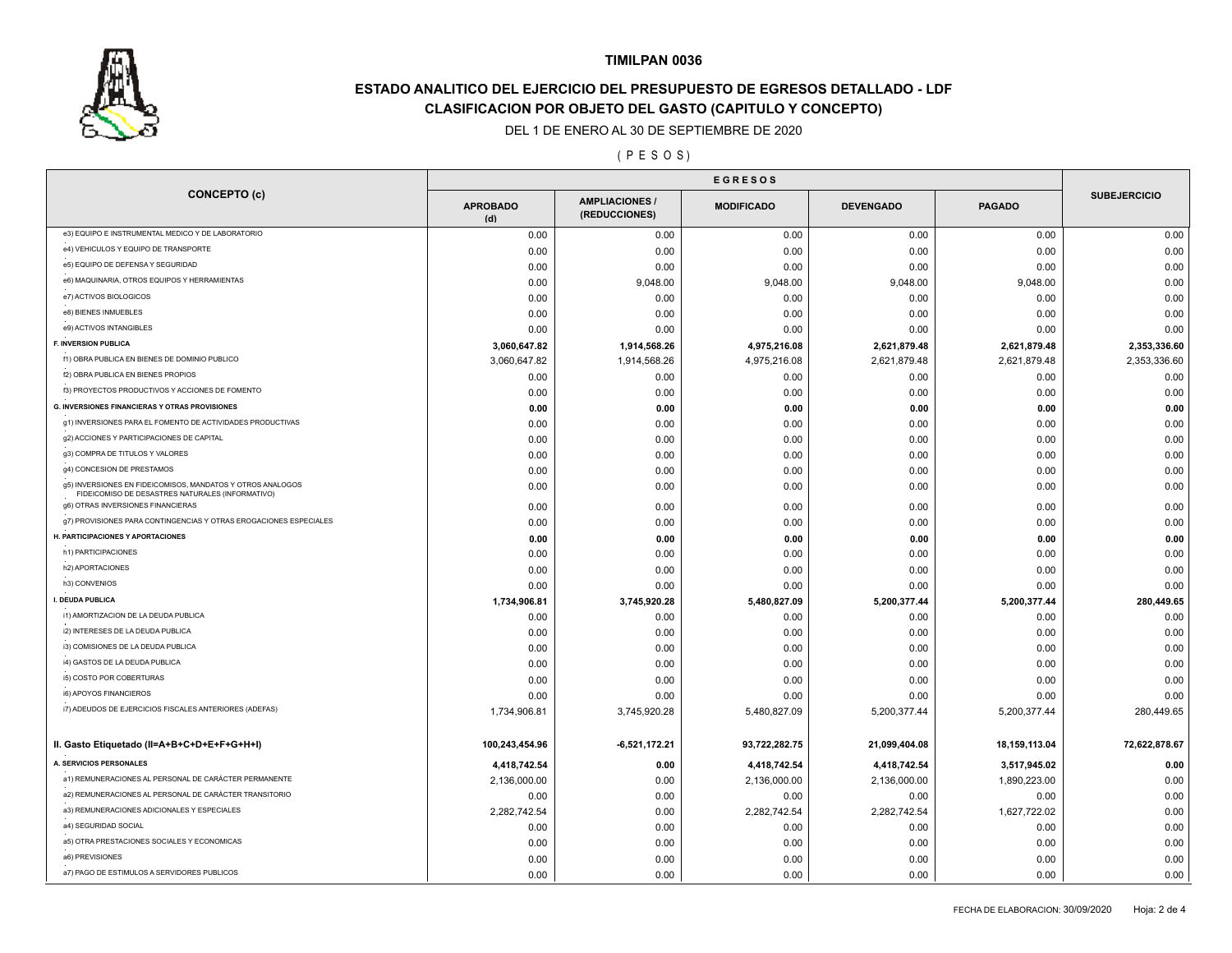

# **ESTADO ANALITICO DEL EJERCICIO DEL PRESUPUESTO DE EGRESOS DETALLADO - LDF CLASIFICACION POR OBJETO DEL GASTO (CAPITULO Y CONCEPTO)**

## DEL 1 DE ENERO AL 30 DE SEPTIEMBRE DE 2020

( P E S O S )

| <b>SUBEJERCICIO</b><br><b>AMPLIACIONES</b><br><b>APROBADO</b><br><b>MODIFICADO</b><br><b>DEVENGADO</b><br><b>PAGADO</b><br>(REDUCCIONES)<br>(d)<br>46,458.00<br>0.00<br>46,458.00<br>0.00<br>0.00<br>b1) MATERIALES DE ADMINISTRACION, EMISION DE DOCUMENTOS Y ARTICULOS OFICIALE<br>0.00<br>0.00<br>0.00<br>0.00<br>0.00<br><b>b2) ALIMENTOS Y UTENSILIOS</b><br>0.00<br>0.00<br>0.00<br>0.00<br>0.00<br>b3) MATERIAS PRIMAS Y MATERIALES DE PRODUCCION Y COMERCIALIZACION<br>0.00<br>0.00<br>0.00<br>0.00<br>0.00<br>b4) MATERIALES Y ARTICULOS DE CONSTRUCCION Y DE REPARACION<br>0.00<br>0.00<br>0.00<br>0.00<br>0.00<br>b5) PRODUCTOS QUIMICOS, FARMACEUTICOS Y DE LABORATORIO<br>0.00<br>0.00<br>0.00<br>0.00<br>0.00<br><b>b6) COMBUSTIBLES, LUBRICANTES Y ADITIVOS</b><br>0.00<br>0.00<br>0.00<br>0.00<br>0.00<br>b7) VESTUARIO, BLANCOS, PRENDAS DE PROTECCION Y ARTICULOS DEPORTIVOS<br>46,458.00<br>46,458.00<br>0.00<br>0.00<br>0.00<br>b8) MATERIALES Y SUMINISTROS PARA SEGURIDAD<br>0.00<br>0.00<br>0.00<br>0.00<br>0.00<br>b9) HERRAMIENTAS, REFACCIONES Y ACCESORIOS MENORES<br>0.00<br>0.00<br>0.00<br>0.00<br>0.00<br>7,517,547.20<br>7,037,581.48<br>5,597,452.54<br>7,521,844.01<br>4,296.81<br>c1) SERVICIOS BASICOS<br>7,314,444.01<br>17,644.50<br>7,332,088.51<br>6,956,385.50<br>5,533,456.56<br>c2) SERVICIOS DE ARRENDAMIENTO<br>0.00<br>0.00<br>0.00<br>0.00<br>0.00<br>c3) SERVICIOS PROFESIONALES, CIENTIFICOS, TECNICOS Y OTROS SERVICIOS<br>23,200.00<br>34,200.00<br>34,200.00<br>11,000.00<br>34,200.00<br>c4) SERVICIOS FINANCIEROS, BANCARIOS Y COMERCIALES<br>0.00<br>3,103.16<br>3,103.16<br>3,103.16<br>3,103.16<br>c5) SERVICIOS DE INSTALACION, REPARACION, MANTENIMIENTO Y CONSERVACION<br>184,200.00<br>$-36,044.47$<br>148, 155.53<br>43,892.82<br>26,692.82<br>c6) SERVICIOS DE COMUNICACIÓN SOCIAL Y PUBLICIDAD<br>0.00<br>0.00<br>0.00<br>0.00<br>0.00<br>c7) SERVICIOS DE TRASLADO Y VIATICOS<br>0.00<br>0.00<br>0.00<br>0.00<br>0.00<br>c8) SERVICIOS OFICIALES<br>0.00<br>0.00<br>0.00<br>0.00<br>0.00<br>c9) OTROS SERVICIOS GENERALES<br>0.00<br>0.00<br>0.00<br>0.00<br>0.00<br>0.00<br>0.00<br>0.00<br>0.00<br>0.00<br>d1) TRANSFERENCIAS INTERNAS Y ASIGNACIONES AL SECTOR PUBLICO<br>0.00<br>0.00<br>0.00<br>0.00<br>0.00<br>d2) TRANSFERENCIAS AL RESTO DEL SECTOR PUBLICO<br>0.00<br>0.00<br>0.00<br>0.00<br>0.00<br>d3) SUBSIDIOS Y SUBVENCIONES<br>0.00<br>0.00<br>0.00<br>0.00<br>0.00<br>d4) AYUDAS SOCIALES<br>0.00<br>0.00<br>0.00<br>0.00<br>0.00<br>d5) PENSIONES Y JUBILACIONES<br>0.00<br>0.00<br>0.00<br>0.00<br>0.00<br>d6) TRANSFERENCIAS A FIDEICOMISOS, MANDATOS Y OTROS ANALOGOS<br>0.00<br>0.00<br>0.00<br>0.00<br>0.00<br>d7) TRANSFERENCIAS A LA SEGURIDAD SOCIAL<br>0.00<br>0.00<br>0.00<br>0.00<br>0.00<br>d8) DONATIVOS<br>0.00<br>0.00<br>0.00<br>0.00<br>0.00<br>d9) TRANSFERENCIAS AL EXTERIOR<br>0.00<br>0.00<br>0.00<br>0.00<br>0.00<br>E. BIENES MUEBLES, INMUEBLES E INTANGIBLES<br>331,759.00<br>0.00<br>331,759.00<br>331,759.00<br>331,759.00<br>e1) MOBILIARIO Y EQUIPO DE ADMINISTRACION<br>0.00<br>0.00<br>0.00<br>0.00<br>0.00<br>e2) MOBILIARIO Y EQUIPO EDUCACIONAL Y RECREATIVO<br>0.00<br>0.00<br>0.00<br>0.00<br>0.00<br>e3) EQUIPO E INSTRUMENTAL MEDICO Y DE LABORATORIO<br>0.00<br>0.00<br>0.00<br>0.00<br>0.00<br>e4) VEHICULOS Y EQUIPO DE TRANSPORTE<br>331,759.00<br>331,759.00<br>0.00<br>331,759.00<br>331,759.00<br>e5) EQUIPO DE DEFENSA Y SEGURIDAD<br>0.00<br>0.00<br>0.00<br>0.00<br>0.00<br>e6) MAQUINARIA, OTROS EQUIPOS Y HERRAMIENTAS<br>0.00<br>0.00<br>0.00<br>0.00<br>0.00<br>e7) ACTIVOS BIOLOGICOS<br>0.00<br>0.00<br>0.00<br>0.00<br>0.00<br>e8) BIENES INMUEBLES<br>0.00<br>0.00<br>0.00<br>0.00<br>0.00<br>e9) ACTIVOS INTANGIBLES<br>0.00<br>0.00<br>0.00<br>0.00<br>0.00<br>F. INVERSION PUBLICA<br>82,821,188.41<br>$-3,541,753.17$<br>79,279,435.24<br>7,235,371.96<br>6,636,007.38 |                                                           |               |                 |               |              |              |                                |
|-----------------------------------------------------------------------------------------------------------------------------------------------------------------------------------------------------------------------------------------------------------------------------------------------------------------------------------------------------------------------------------------------------------------------------------------------------------------------------------------------------------------------------------------------------------------------------------------------------------------------------------------------------------------------------------------------------------------------------------------------------------------------------------------------------------------------------------------------------------------------------------------------------------------------------------------------------------------------------------------------------------------------------------------------------------------------------------------------------------------------------------------------------------------------------------------------------------------------------------------------------------------------------------------------------------------------------------------------------------------------------------------------------------------------------------------------------------------------------------------------------------------------------------------------------------------------------------------------------------------------------------------------------------------------------------------------------------------------------------------------------------------------------------------------------------------------------------------------------------------------------------------------------------------------------------------------------------------------------------------------------------------------------------------------------------------------------------------------------------------------------------------------------------------------------------------------------------------------------------------------------------------------------------------------------------------------------------------------------------------------------------------------------------------------------------------------------------------------------------------------------------------------------------------------------------------------------------------------------------------------------------------------------------------------------------------------------------------------------------------------------------------------------------------------------------------------------------------------------------------------------------------------------------------------------------------------------------------------------------------------------------------------------------------------------------------------------------------------------------------------------------------------------------------------------------------------------------------------------------------------------------------------------------------------------------------------------------------------------------------------------------------------------------------------------------------------------------------------------------------------------------------------------------------------------------------------------------------------------------------------------------------------------------------------------------------------------------------------------------------------------------------------------------------------------------------------------------------------------------------------------------------------------------------------|-----------------------------------------------------------|---------------|-----------------|---------------|--------------|--------------|--------------------------------|
|                                                                                                                                                                                                                                                                                                                                                                                                                                                                                                                                                                                                                                                                                                                                                                                                                                                                                                                                                                                                                                                                                                                                                                                                                                                                                                                                                                                                                                                                                                                                                                                                                                                                                                                                                                                                                                                                                                                                                                                                                                                                                                                                                                                                                                                                                                                                                                                                                                                                                                                                                                                                                                                                                                                                                                                                                                                                                                                                                                                                                                                                                                                                                                                                                                                                                                                                                                                                                                                                                                                                                                                                                                                                                                                                                                                                                                                                                                                       | <b>CONCEPTO (c)</b>                                       |               |                 |               |              |              |                                |
|                                                                                                                                                                                                                                                                                                                                                                                                                                                                                                                                                                                                                                                                                                                                                                                                                                                                                                                                                                                                                                                                                                                                                                                                                                                                                                                                                                                                                                                                                                                                                                                                                                                                                                                                                                                                                                                                                                                                                                                                                                                                                                                                                                                                                                                                                                                                                                                                                                                                                                                                                                                                                                                                                                                                                                                                                                                                                                                                                                                                                                                                                                                                                                                                                                                                                                                                                                                                                                                                                                                                                                                                                                                                                                                                                                                                                                                                                                                       | <b>B. MATERIALES Y SUMINISTROS</b>                        |               |                 |               |              |              | 46,458.00                      |
|                                                                                                                                                                                                                                                                                                                                                                                                                                                                                                                                                                                                                                                                                                                                                                                                                                                                                                                                                                                                                                                                                                                                                                                                                                                                                                                                                                                                                                                                                                                                                                                                                                                                                                                                                                                                                                                                                                                                                                                                                                                                                                                                                                                                                                                                                                                                                                                                                                                                                                                                                                                                                                                                                                                                                                                                                                                                                                                                                                                                                                                                                                                                                                                                                                                                                                                                                                                                                                                                                                                                                                                                                                                                                                                                                                                                                                                                                                                       |                                                           |               |                 |               |              |              | 0.00                           |
|                                                                                                                                                                                                                                                                                                                                                                                                                                                                                                                                                                                                                                                                                                                                                                                                                                                                                                                                                                                                                                                                                                                                                                                                                                                                                                                                                                                                                                                                                                                                                                                                                                                                                                                                                                                                                                                                                                                                                                                                                                                                                                                                                                                                                                                                                                                                                                                                                                                                                                                                                                                                                                                                                                                                                                                                                                                                                                                                                                                                                                                                                                                                                                                                                                                                                                                                                                                                                                                                                                                                                                                                                                                                                                                                                                                                                                                                                                                       |                                                           |               |                 |               |              |              | 0.00                           |
|                                                                                                                                                                                                                                                                                                                                                                                                                                                                                                                                                                                                                                                                                                                                                                                                                                                                                                                                                                                                                                                                                                                                                                                                                                                                                                                                                                                                                                                                                                                                                                                                                                                                                                                                                                                                                                                                                                                                                                                                                                                                                                                                                                                                                                                                                                                                                                                                                                                                                                                                                                                                                                                                                                                                                                                                                                                                                                                                                                                                                                                                                                                                                                                                                                                                                                                                                                                                                                                                                                                                                                                                                                                                                                                                                                                                                                                                                                                       |                                                           |               |                 |               |              |              | 0.00                           |
|                                                                                                                                                                                                                                                                                                                                                                                                                                                                                                                                                                                                                                                                                                                                                                                                                                                                                                                                                                                                                                                                                                                                                                                                                                                                                                                                                                                                                                                                                                                                                                                                                                                                                                                                                                                                                                                                                                                                                                                                                                                                                                                                                                                                                                                                                                                                                                                                                                                                                                                                                                                                                                                                                                                                                                                                                                                                                                                                                                                                                                                                                                                                                                                                                                                                                                                                                                                                                                                                                                                                                                                                                                                                                                                                                                                                                                                                                                                       |                                                           |               |                 |               |              |              | 0.00                           |
|                                                                                                                                                                                                                                                                                                                                                                                                                                                                                                                                                                                                                                                                                                                                                                                                                                                                                                                                                                                                                                                                                                                                                                                                                                                                                                                                                                                                                                                                                                                                                                                                                                                                                                                                                                                                                                                                                                                                                                                                                                                                                                                                                                                                                                                                                                                                                                                                                                                                                                                                                                                                                                                                                                                                                                                                                                                                                                                                                                                                                                                                                                                                                                                                                                                                                                                                                                                                                                                                                                                                                                                                                                                                                                                                                                                                                                                                                                                       |                                                           |               |                 |               |              |              | 0.00                           |
|                                                                                                                                                                                                                                                                                                                                                                                                                                                                                                                                                                                                                                                                                                                                                                                                                                                                                                                                                                                                                                                                                                                                                                                                                                                                                                                                                                                                                                                                                                                                                                                                                                                                                                                                                                                                                                                                                                                                                                                                                                                                                                                                                                                                                                                                                                                                                                                                                                                                                                                                                                                                                                                                                                                                                                                                                                                                                                                                                                                                                                                                                                                                                                                                                                                                                                                                                                                                                                                                                                                                                                                                                                                                                                                                                                                                                                                                                                                       |                                                           |               |                 |               |              |              | 0.00                           |
|                                                                                                                                                                                                                                                                                                                                                                                                                                                                                                                                                                                                                                                                                                                                                                                                                                                                                                                                                                                                                                                                                                                                                                                                                                                                                                                                                                                                                                                                                                                                                                                                                                                                                                                                                                                                                                                                                                                                                                                                                                                                                                                                                                                                                                                                                                                                                                                                                                                                                                                                                                                                                                                                                                                                                                                                                                                                                                                                                                                                                                                                                                                                                                                                                                                                                                                                                                                                                                                                                                                                                                                                                                                                                                                                                                                                                                                                                                                       |                                                           |               |                 |               |              |              | 46,458.00                      |
|                                                                                                                                                                                                                                                                                                                                                                                                                                                                                                                                                                                                                                                                                                                                                                                                                                                                                                                                                                                                                                                                                                                                                                                                                                                                                                                                                                                                                                                                                                                                                                                                                                                                                                                                                                                                                                                                                                                                                                                                                                                                                                                                                                                                                                                                                                                                                                                                                                                                                                                                                                                                                                                                                                                                                                                                                                                                                                                                                                                                                                                                                                                                                                                                                                                                                                                                                                                                                                                                                                                                                                                                                                                                                                                                                                                                                                                                                                                       |                                                           |               |                 |               |              |              | 0.00                           |
|                                                                                                                                                                                                                                                                                                                                                                                                                                                                                                                                                                                                                                                                                                                                                                                                                                                                                                                                                                                                                                                                                                                                                                                                                                                                                                                                                                                                                                                                                                                                                                                                                                                                                                                                                                                                                                                                                                                                                                                                                                                                                                                                                                                                                                                                                                                                                                                                                                                                                                                                                                                                                                                                                                                                                                                                                                                                                                                                                                                                                                                                                                                                                                                                                                                                                                                                                                                                                                                                                                                                                                                                                                                                                                                                                                                                                                                                                                                       |                                                           |               |                 |               |              |              | 0.00                           |
|                                                                                                                                                                                                                                                                                                                                                                                                                                                                                                                                                                                                                                                                                                                                                                                                                                                                                                                                                                                                                                                                                                                                                                                                                                                                                                                                                                                                                                                                                                                                                                                                                                                                                                                                                                                                                                                                                                                                                                                                                                                                                                                                                                                                                                                                                                                                                                                                                                                                                                                                                                                                                                                                                                                                                                                                                                                                                                                                                                                                                                                                                                                                                                                                                                                                                                                                                                                                                                                                                                                                                                                                                                                                                                                                                                                                                                                                                                                       | <b>C. SERVICIOS GENERALES</b>                             |               |                 |               |              |              | 479,965.72                     |
|                                                                                                                                                                                                                                                                                                                                                                                                                                                                                                                                                                                                                                                                                                                                                                                                                                                                                                                                                                                                                                                                                                                                                                                                                                                                                                                                                                                                                                                                                                                                                                                                                                                                                                                                                                                                                                                                                                                                                                                                                                                                                                                                                                                                                                                                                                                                                                                                                                                                                                                                                                                                                                                                                                                                                                                                                                                                                                                                                                                                                                                                                                                                                                                                                                                                                                                                                                                                                                                                                                                                                                                                                                                                                                                                                                                                                                                                                                                       |                                                           |               |                 |               |              |              | 375,703.01                     |
|                                                                                                                                                                                                                                                                                                                                                                                                                                                                                                                                                                                                                                                                                                                                                                                                                                                                                                                                                                                                                                                                                                                                                                                                                                                                                                                                                                                                                                                                                                                                                                                                                                                                                                                                                                                                                                                                                                                                                                                                                                                                                                                                                                                                                                                                                                                                                                                                                                                                                                                                                                                                                                                                                                                                                                                                                                                                                                                                                                                                                                                                                                                                                                                                                                                                                                                                                                                                                                                                                                                                                                                                                                                                                                                                                                                                                                                                                                                       |                                                           |               |                 |               |              |              | 0.00                           |
|                                                                                                                                                                                                                                                                                                                                                                                                                                                                                                                                                                                                                                                                                                                                                                                                                                                                                                                                                                                                                                                                                                                                                                                                                                                                                                                                                                                                                                                                                                                                                                                                                                                                                                                                                                                                                                                                                                                                                                                                                                                                                                                                                                                                                                                                                                                                                                                                                                                                                                                                                                                                                                                                                                                                                                                                                                                                                                                                                                                                                                                                                                                                                                                                                                                                                                                                                                                                                                                                                                                                                                                                                                                                                                                                                                                                                                                                                                                       |                                                           |               |                 |               |              |              | 0.00                           |
|                                                                                                                                                                                                                                                                                                                                                                                                                                                                                                                                                                                                                                                                                                                                                                                                                                                                                                                                                                                                                                                                                                                                                                                                                                                                                                                                                                                                                                                                                                                                                                                                                                                                                                                                                                                                                                                                                                                                                                                                                                                                                                                                                                                                                                                                                                                                                                                                                                                                                                                                                                                                                                                                                                                                                                                                                                                                                                                                                                                                                                                                                                                                                                                                                                                                                                                                                                                                                                                                                                                                                                                                                                                                                                                                                                                                                                                                                                                       |                                                           |               |                 |               |              |              | 0.00                           |
|                                                                                                                                                                                                                                                                                                                                                                                                                                                                                                                                                                                                                                                                                                                                                                                                                                                                                                                                                                                                                                                                                                                                                                                                                                                                                                                                                                                                                                                                                                                                                                                                                                                                                                                                                                                                                                                                                                                                                                                                                                                                                                                                                                                                                                                                                                                                                                                                                                                                                                                                                                                                                                                                                                                                                                                                                                                                                                                                                                                                                                                                                                                                                                                                                                                                                                                                                                                                                                                                                                                                                                                                                                                                                                                                                                                                                                                                                                                       |                                                           |               |                 |               |              |              | 104,262.71                     |
|                                                                                                                                                                                                                                                                                                                                                                                                                                                                                                                                                                                                                                                                                                                                                                                                                                                                                                                                                                                                                                                                                                                                                                                                                                                                                                                                                                                                                                                                                                                                                                                                                                                                                                                                                                                                                                                                                                                                                                                                                                                                                                                                                                                                                                                                                                                                                                                                                                                                                                                                                                                                                                                                                                                                                                                                                                                                                                                                                                                                                                                                                                                                                                                                                                                                                                                                                                                                                                                                                                                                                                                                                                                                                                                                                                                                                                                                                                                       |                                                           |               |                 |               |              |              | 0.00                           |
|                                                                                                                                                                                                                                                                                                                                                                                                                                                                                                                                                                                                                                                                                                                                                                                                                                                                                                                                                                                                                                                                                                                                                                                                                                                                                                                                                                                                                                                                                                                                                                                                                                                                                                                                                                                                                                                                                                                                                                                                                                                                                                                                                                                                                                                                                                                                                                                                                                                                                                                                                                                                                                                                                                                                                                                                                                                                                                                                                                                                                                                                                                                                                                                                                                                                                                                                                                                                                                                                                                                                                                                                                                                                                                                                                                                                                                                                                                                       |                                                           |               |                 |               |              |              | 0.00                           |
|                                                                                                                                                                                                                                                                                                                                                                                                                                                                                                                                                                                                                                                                                                                                                                                                                                                                                                                                                                                                                                                                                                                                                                                                                                                                                                                                                                                                                                                                                                                                                                                                                                                                                                                                                                                                                                                                                                                                                                                                                                                                                                                                                                                                                                                                                                                                                                                                                                                                                                                                                                                                                                                                                                                                                                                                                                                                                                                                                                                                                                                                                                                                                                                                                                                                                                                                                                                                                                                                                                                                                                                                                                                                                                                                                                                                                                                                                                                       |                                                           |               |                 |               |              |              | 0.00                           |
|                                                                                                                                                                                                                                                                                                                                                                                                                                                                                                                                                                                                                                                                                                                                                                                                                                                                                                                                                                                                                                                                                                                                                                                                                                                                                                                                                                                                                                                                                                                                                                                                                                                                                                                                                                                                                                                                                                                                                                                                                                                                                                                                                                                                                                                                                                                                                                                                                                                                                                                                                                                                                                                                                                                                                                                                                                                                                                                                                                                                                                                                                                                                                                                                                                                                                                                                                                                                                                                                                                                                                                                                                                                                                                                                                                                                                                                                                                                       |                                                           |               |                 |               |              |              | 0.00                           |
|                                                                                                                                                                                                                                                                                                                                                                                                                                                                                                                                                                                                                                                                                                                                                                                                                                                                                                                                                                                                                                                                                                                                                                                                                                                                                                                                                                                                                                                                                                                                                                                                                                                                                                                                                                                                                                                                                                                                                                                                                                                                                                                                                                                                                                                                                                                                                                                                                                                                                                                                                                                                                                                                                                                                                                                                                                                                                                                                                                                                                                                                                                                                                                                                                                                                                                                                                                                                                                                                                                                                                                                                                                                                                                                                                                                                                                                                                                                       | D. TRANSFERENCIAS, ASIGNACIONES, SUBSIDIOS Y OTRAS AYUDAS |               |                 |               |              |              | 0.00                           |
|                                                                                                                                                                                                                                                                                                                                                                                                                                                                                                                                                                                                                                                                                                                                                                                                                                                                                                                                                                                                                                                                                                                                                                                                                                                                                                                                                                                                                                                                                                                                                                                                                                                                                                                                                                                                                                                                                                                                                                                                                                                                                                                                                                                                                                                                                                                                                                                                                                                                                                                                                                                                                                                                                                                                                                                                                                                                                                                                                                                                                                                                                                                                                                                                                                                                                                                                                                                                                                                                                                                                                                                                                                                                                                                                                                                                                                                                                                                       |                                                           |               |                 |               |              |              | 0.00                           |
|                                                                                                                                                                                                                                                                                                                                                                                                                                                                                                                                                                                                                                                                                                                                                                                                                                                                                                                                                                                                                                                                                                                                                                                                                                                                                                                                                                                                                                                                                                                                                                                                                                                                                                                                                                                                                                                                                                                                                                                                                                                                                                                                                                                                                                                                                                                                                                                                                                                                                                                                                                                                                                                                                                                                                                                                                                                                                                                                                                                                                                                                                                                                                                                                                                                                                                                                                                                                                                                                                                                                                                                                                                                                                                                                                                                                                                                                                                                       |                                                           |               |                 |               |              |              | 0.00                           |
|                                                                                                                                                                                                                                                                                                                                                                                                                                                                                                                                                                                                                                                                                                                                                                                                                                                                                                                                                                                                                                                                                                                                                                                                                                                                                                                                                                                                                                                                                                                                                                                                                                                                                                                                                                                                                                                                                                                                                                                                                                                                                                                                                                                                                                                                                                                                                                                                                                                                                                                                                                                                                                                                                                                                                                                                                                                                                                                                                                                                                                                                                                                                                                                                                                                                                                                                                                                                                                                                                                                                                                                                                                                                                                                                                                                                                                                                                                                       |                                                           |               |                 |               |              |              | 0.00                           |
|                                                                                                                                                                                                                                                                                                                                                                                                                                                                                                                                                                                                                                                                                                                                                                                                                                                                                                                                                                                                                                                                                                                                                                                                                                                                                                                                                                                                                                                                                                                                                                                                                                                                                                                                                                                                                                                                                                                                                                                                                                                                                                                                                                                                                                                                                                                                                                                                                                                                                                                                                                                                                                                                                                                                                                                                                                                                                                                                                                                                                                                                                                                                                                                                                                                                                                                                                                                                                                                                                                                                                                                                                                                                                                                                                                                                                                                                                                                       |                                                           |               |                 |               |              |              | 0.00                           |
|                                                                                                                                                                                                                                                                                                                                                                                                                                                                                                                                                                                                                                                                                                                                                                                                                                                                                                                                                                                                                                                                                                                                                                                                                                                                                                                                                                                                                                                                                                                                                                                                                                                                                                                                                                                                                                                                                                                                                                                                                                                                                                                                                                                                                                                                                                                                                                                                                                                                                                                                                                                                                                                                                                                                                                                                                                                                                                                                                                                                                                                                                                                                                                                                                                                                                                                                                                                                                                                                                                                                                                                                                                                                                                                                                                                                                                                                                                                       |                                                           |               |                 |               |              |              | 0.00                           |
|                                                                                                                                                                                                                                                                                                                                                                                                                                                                                                                                                                                                                                                                                                                                                                                                                                                                                                                                                                                                                                                                                                                                                                                                                                                                                                                                                                                                                                                                                                                                                                                                                                                                                                                                                                                                                                                                                                                                                                                                                                                                                                                                                                                                                                                                                                                                                                                                                                                                                                                                                                                                                                                                                                                                                                                                                                                                                                                                                                                                                                                                                                                                                                                                                                                                                                                                                                                                                                                                                                                                                                                                                                                                                                                                                                                                                                                                                                                       |                                                           |               |                 |               |              |              | 0.00                           |
|                                                                                                                                                                                                                                                                                                                                                                                                                                                                                                                                                                                                                                                                                                                                                                                                                                                                                                                                                                                                                                                                                                                                                                                                                                                                                                                                                                                                                                                                                                                                                                                                                                                                                                                                                                                                                                                                                                                                                                                                                                                                                                                                                                                                                                                                                                                                                                                                                                                                                                                                                                                                                                                                                                                                                                                                                                                                                                                                                                                                                                                                                                                                                                                                                                                                                                                                                                                                                                                                                                                                                                                                                                                                                                                                                                                                                                                                                                                       |                                                           |               |                 |               |              |              | 0.00                           |
|                                                                                                                                                                                                                                                                                                                                                                                                                                                                                                                                                                                                                                                                                                                                                                                                                                                                                                                                                                                                                                                                                                                                                                                                                                                                                                                                                                                                                                                                                                                                                                                                                                                                                                                                                                                                                                                                                                                                                                                                                                                                                                                                                                                                                                                                                                                                                                                                                                                                                                                                                                                                                                                                                                                                                                                                                                                                                                                                                                                                                                                                                                                                                                                                                                                                                                                                                                                                                                                                                                                                                                                                                                                                                                                                                                                                                                                                                                                       |                                                           |               |                 |               |              |              | 0.00                           |
|                                                                                                                                                                                                                                                                                                                                                                                                                                                                                                                                                                                                                                                                                                                                                                                                                                                                                                                                                                                                                                                                                                                                                                                                                                                                                                                                                                                                                                                                                                                                                                                                                                                                                                                                                                                                                                                                                                                                                                                                                                                                                                                                                                                                                                                                                                                                                                                                                                                                                                                                                                                                                                                                                                                                                                                                                                                                                                                                                                                                                                                                                                                                                                                                                                                                                                                                                                                                                                                                                                                                                                                                                                                                                                                                                                                                                                                                                                                       |                                                           |               |                 |               |              |              | 0.00                           |
|                                                                                                                                                                                                                                                                                                                                                                                                                                                                                                                                                                                                                                                                                                                                                                                                                                                                                                                                                                                                                                                                                                                                                                                                                                                                                                                                                                                                                                                                                                                                                                                                                                                                                                                                                                                                                                                                                                                                                                                                                                                                                                                                                                                                                                                                                                                                                                                                                                                                                                                                                                                                                                                                                                                                                                                                                                                                                                                                                                                                                                                                                                                                                                                                                                                                                                                                                                                                                                                                                                                                                                                                                                                                                                                                                                                                                                                                                                                       |                                                           |               |                 |               |              |              | 0.00                           |
|                                                                                                                                                                                                                                                                                                                                                                                                                                                                                                                                                                                                                                                                                                                                                                                                                                                                                                                                                                                                                                                                                                                                                                                                                                                                                                                                                                                                                                                                                                                                                                                                                                                                                                                                                                                                                                                                                                                                                                                                                                                                                                                                                                                                                                                                                                                                                                                                                                                                                                                                                                                                                                                                                                                                                                                                                                                                                                                                                                                                                                                                                                                                                                                                                                                                                                                                                                                                                                                                                                                                                                                                                                                                                                                                                                                                                                                                                                                       |                                                           |               |                 |               |              |              | 0.00                           |
|                                                                                                                                                                                                                                                                                                                                                                                                                                                                                                                                                                                                                                                                                                                                                                                                                                                                                                                                                                                                                                                                                                                                                                                                                                                                                                                                                                                                                                                                                                                                                                                                                                                                                                                                                                                                                                                                                                                                                                                                                                                                                                                                                                                                                                                                                                                                                                                                                                                                                                                                                                                                                                                                                                                                                                                                                                                                                                                                                                                                                                                                                                                                                                                                                                                                                                                                                                                                                                                                                                                                                                                                                                                                                                                                                                                                                                                                                                                       |                                                           |               |                 |               |              |              | 0.00                           |
|                                                                                                                                                                                                                                                                                                                                                                                                                                                                                                                                                                                                                                                                                                                                                                                                                                                                                                                                                                                                                                                                                                                                                                                                                                                                                                                                                                                                                                                                                                                                                                                                                                                                                                                                                                                                                                                                                                                                                                                                                                                                                                                                                                                                                                                                                                                                                                                                                                                                                                                                                                                                                                                                                                                                                                                                                                                                                                                                                                                                                                                                                                                                                                                                                                                                                                                                                                                                                                                                                                                                                                                                                                                                                                                                                                                                                                                                                                                       |                                                           |               |                 |               |              |              | 0.00                           |
|                                                                                                                                                                                                                                                                                                                                                                                                                                                                                                                                                                                                                                                                                                                                                                                                                                                                                                                                                                                                                                                                                                                                                                                                                                                                                                                                                                                                                                                                                                                                                                                                                                                                                                                                                                                                                                                                                                                                                                                                                                                                                                                                                                                                                                                                                                                                                                                                                                                                                                                                                                                                                                                                                                                                                                                                                                                                                                                                                                                                                                                                                                                                                                                                                                                                                                                                                                                                                                                                                                                                                                                                                                                                                                                                                                                                                                                                                                                       |                                                           |               |                 |               |              |              |                                |
|                                                                                                                                                                                                                                                                                                                                                                                                                                                                                                                                                                                                                                                                                                                                                                                                                                                                                                                                                                                                                                                                                                                                                                                                                                                                                                                                                                                                                                                                                                                                                                                                                                                                                                                                                                                                                                                                                                                                                                                                                                                                                                                                                                                                                                                                                                                                                                                                                                                                                                                                                                                                                                                                                                                                                                                                                                                                                                                                                                                                                                                                                                                                                                                                                                                                                                                                                                                                                                                                                                                                                                                                                                                                                                                                                                                                                                                                                                                       |                                                           |               |                 |               |              |              | 0.00<br>0.00                   |
|                                                                                                                                                                                                                                                                                                                                                                                                                                                                                                                                                                                                                                                                                                                                                                                                                                                                                                                                                                                                                                                                                                                                                                                                                                                                                                                                                                                                                                                                                                                                                                                                                                                                                                                                                                                                                                                                                                                                                                                                                                                                                                                                                                                                                                                                                                                                                                                                                                                                                                                                                                                                                                                                                                                                                                                                                                                                                                                                                                                                                                                                                                                                                                                                                                                                                                                                                                                                                                                                                                                                                                                                                                                                                                                                                                                                                                                                                                                       |                                                           |               |                 |               |              |              |                                |
|                                                                                                                                                                                                                                                                                                                                                                                                                                                                                                                                                                                                                                                                                                                                                                                                                                                                                                                                                                                                                                                                                                                                                                                                                                                                                                                                                                                                                                                                                                                                                                                                                                                                                                                                                                                                                                                                                                                                                                                                                                                                                                                                                                                                                                                                                                                                                                                                                                                                                                                                                                                                                                                                                                                                                                                                                                                                                                                                                                                                                                                                                                                                                                                                                                                                                                                                                                                                                                                                                                                                                                                                                                                                                                                                                                                                                                                                                                                       |                                                           |               |                 |               |              |              | 0.00                           |
|                                                                                                                                                                                                                                                                                                                                                                                                                                                                                                                                                                                                                                                                                                                                                                                                                                                                                                                                                                                                                                                                                                                                                                                                                                                                                                                                                                                                                                                                                                                                                                                                                                                                                                                                                                                                                                                                                                                                                                                                                                                                                                                                                                                                                                                                                                                                                                                                                                                                                                                                                                                                                                                                                                                                                                                                                                                                                                                                                                                                                                                                                                                                                                                                                                                                                                                                                                                                                                                                                                                                                                                                                                                                                                                                                                                                                                                                                                                       |                                                           |               |                 |               |              |              | 0.00                           |
|                                                                                                                                                                                                                                                                                                                                                                                                                                                                                                                                                                                                                                                                                                                                                                                                                                                                                                                                                                                                                                                                                                                                                                                                                                                                                                                                                                                                                                                                                                                                                                                                                                                                                                                                                                                                                                                                                                                                                                                                                                                                                                                                                                                                                                                                                                                                                                                                                                                                                                                                                                                                                                                                                                                                                                                                                                                                                                                                                                                                                                                                                                                                                                                                                                                                                                                                                                                                                                                                                                                                                                                                                                                                                                                                                                                                                                                                                                                       |                                                           |               |                 |               |              |              | 0.00                           |
|                                                                                                                                                                                                                                                                                                                                                                                                                                                                                                                                                                                                                                                                                                                                                                                                                                                                                                                                                                                                                                                                                                                                                                                                                                                                                                                                                                                                                                                                                                                                                                                                                                                                                                                                                                                                                                                                                                                                                                                                                                                                                                                                                                                                                                                                                                                                                                                                                                                                                                                                                                                                                                                                                                                                                                                                                                                                                                                                                                                                                                                                                                                                                                                                                                                                                                                                                                                                                                                                                                                                                                                                                                                                                                                                                                                                                                                                                                                       |                                                           |               |                 |               |              |              | 0.00                           |
|                                                                                                                                                                                                                                                                                                                                                                                                                                                                                                                                                                                                                                                                                                                                                                                                                                                                                                                                                                                                                                                                                                                                                                                                                                                                                                                                                                                                                                                                                                                                                                                                                                                                                                                                                                                                                                                                                                                                                                                                                                                                                                                                                                                                                                                                                                                                                                                                                                                                                                                                                                                                                                                                                                                                                                                                                                                                                                                                                                                                                                                                                                                                                                                                                                                                                                                                                                                                                                                                                                                                                                                                                                                                                                                                                                                                                                                                                                                       | f1) OBRA PUBLICA EN BIENES DE DOMINIO PUBLICO             | 82,821,188.41 | $-3,541,753.17$ | 79,279,435.24 | 7,235,371.96 | 6,636,007.38 | 72,044,063.28<br>72,044,063.28 |